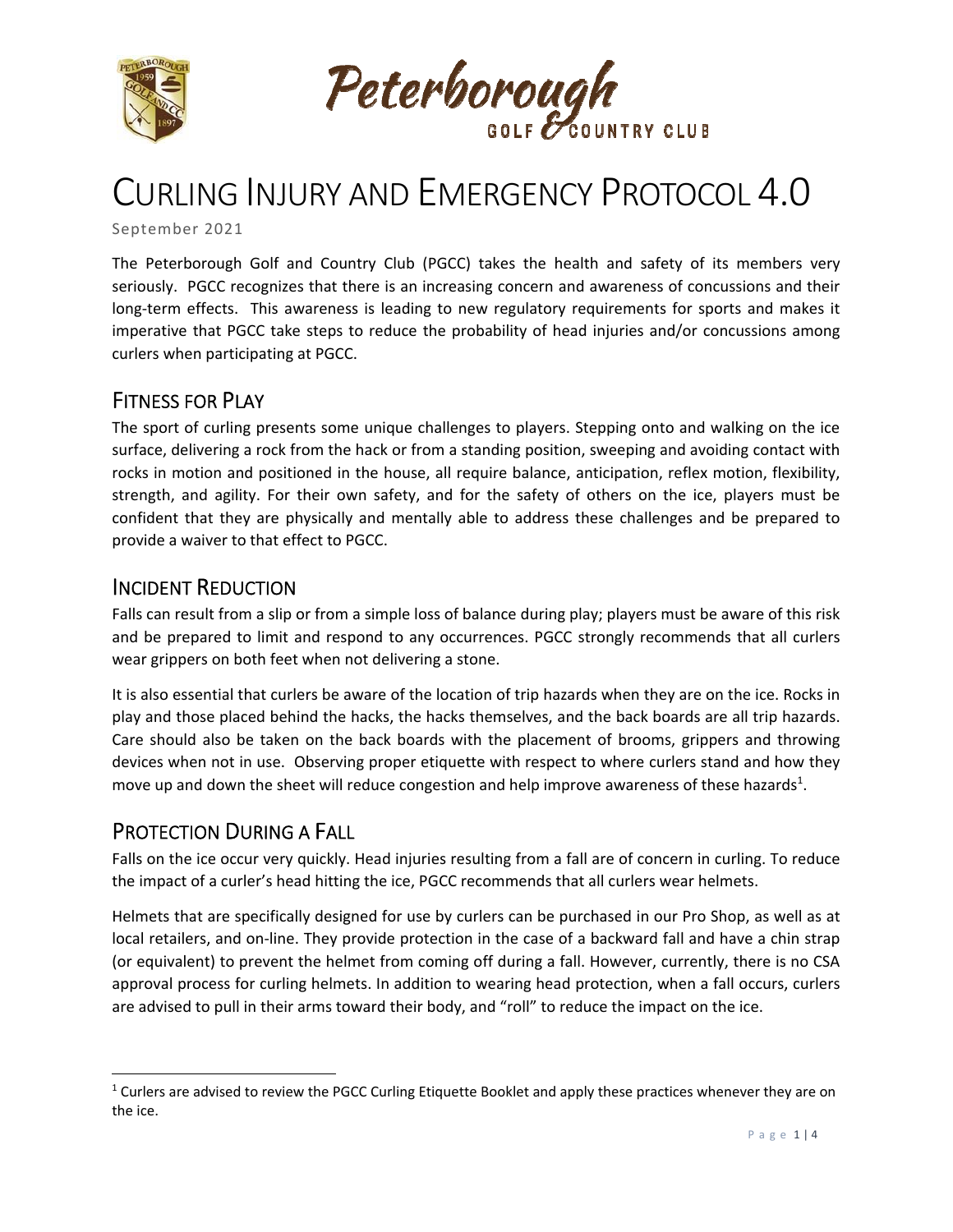



# WHEN AN INCIDENT OCCURS:

## **• CURLING INJURY AND EMERGENCY PROTOCOL CHECKLIST**

In the event of any on-ice incident that may appear to have resulted in injury to a person, all member(s) involved are asked to please follow the procedures as outlined below. Following these steps will ensure that the injured party (casualty) received the appropriate care and attention based on his/her extent of injury.

- a) Incidents that involve contact to the head, EMS will be called immediately. This includes any trip or fall that results in a curler's head, helmet or other head gear contacting the ice or other surface requires that 9‐1‐1 be called immediately. THERE ARE NO EXCEPTIONS.
- b) The On-Duty Club staff member, as identified at the beginning of league play, will be immediately informed of an incident. If the incident involves contact to the head this person will call EMS immediately.
- c) If a trip or fall results in a serious injury to other parts of a curler's body, such as bleeding, an apparent broken bone or possibly an internal injury, 9-1-1 shall be called.<sup>2</sup>

### **• TEAM MEMBER/CONVENOR ROLES IN THE EVENT OF AN ON-ICE INCIDENT**

In the event of an on‐ice injury, any member(s) involved are asked to follow the procedures as outlined below until the On‐Duty Staff Member is notified and available to initiate the appropriate Actions.

- a) Call Person Off Ice
	- i) Inform On‐Duty Staff Member of the incident
	- ii) Further assistance as required
- b) Charge People On Ice
	- i) Manage ice/sheet until On Duty Staff member is on-site and initiates the appropriate actions.
	- ii) Clear the risk of further harm to the injured participant by securing the area and shelter the injured participant.
	- iii) Wait by the injured participant until the On-Duty Staff Member arrives.

### RESPONSIBILITY OF ON‐DUTY STAFF MEMBER

When notified of an on-ice incident resulting in injury the On-Duty PG&CC staff member will initiate the appropriate protocols as outlined below.

a) Assess the need for Emergency Medical Services (EMS), and, as appropriate, call 9‐1‐1, providing as much information as possible regarding the incident – male/female, conscious/unconscious, suspected injury, medical history if known.

<sup>&</sup>lt;sup>2</sup> Whiplash or a coup countercoup effect can occur, where the brain is injured bouncing back and forth in the skull, even though the head did not hit the ice. If the casualty of a fall has any worrisome symptoms such as brief loss of consciousness, confusion, loss of memory, severe headache, dizziness, nausea, vomiting or any other brain symptoms, it is advisable to call 9‐1‐1.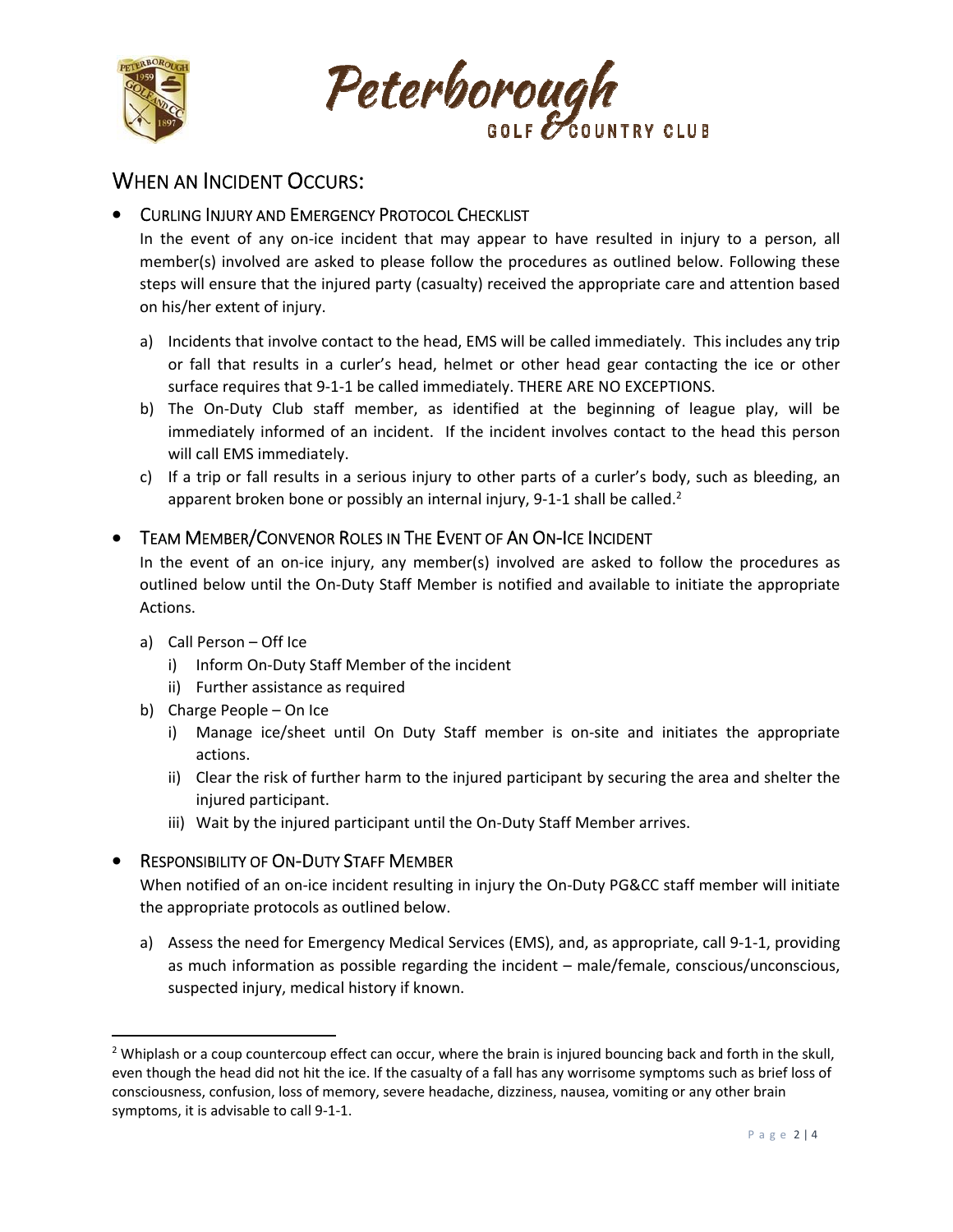



- b) Without exception, 9‐1‐1 shall be called in the event of any incident involving:
	- i) A trip or fall that is suspected to result in a curler's head, helmet or other head gear contacting the ice or other surface;
	- ii) A trip or fall that is suspected to results in a serious injury to other parts of a curler's body, such as bleeding, an apparent broken bone or possibly an internal injury;
	- iii) If the injured participant of a fall has any worrisome symptoms such as brief loss of consciousness, confusion, loss of memory, severe headache, dizziness, nausea, vomiting or any other brain symptoms, it is advisable to call 9‐1‐1.
	- iv) If in doubt call 9‐1‐1.
- c) Provide necessary assistance to injured participant. First Aid Kit is located behind sheet #1. Defibrillator Machine is located in the hallway leading to the Centennial Lounge.
- d) In the event of a suspected concussion, all affected parties including a spouse, partner, or parent/guardian (when necessary) as well as the GM, Curling Director and League Convener will be notified of the incident.
- e) Once the injured participant has been appropriately attended to, an incident report will be completed and the General Manager and Curling Director will be informed of the incident, within 48 hours.

When Calling 9‐1‐1 please provide the following information:

#### **PETERBOROUGH GOLF AND COUNTRY CLUB**

**1030 ARMOUR ROAD – APPROX. 2 KM. NORTH OF PARKHILL ROAD 705‐743‐5010** 

#### IF THE INJURY RESULTS IN A CALL TO 9‐1‐1 (EMS):

- a) Assign a staff member to the main entrance to ensure emergency personnel are directed to the appropriate entrance. E.G. for on-ice casualty, behind sheet 4 at the north east side of curling rink.
- b) Assign a staff or on-ice member to make available double grippers in the event they are required by attending paramedics
- c) If paramedics are in attendance, they will make the decision whether the injured participant requires further medical attention or may return to the ice.
- d) In the event, the injured participant declines the medical attention recommended by the attending paramedic they will not be permitted to return to the ice that day.

#### $\bullet$  In The Event The Injured Participant Is Unconscious Or Immobile

- a) If injured participant is unconscious or cannot be moved, they should remain on the ice until the paramedics arrive. Do not move a seriously injured person unless there are safety concerns.
- b) Stay with the injured participant until Emergency Medical Services arrives.
- c) Monitor and document any physical, emotional and/or cognitive changes.
- d) Even if consciousness is regained, the injured participant needs to be examined by a medical doctor prior to returning to on‐ice activity.